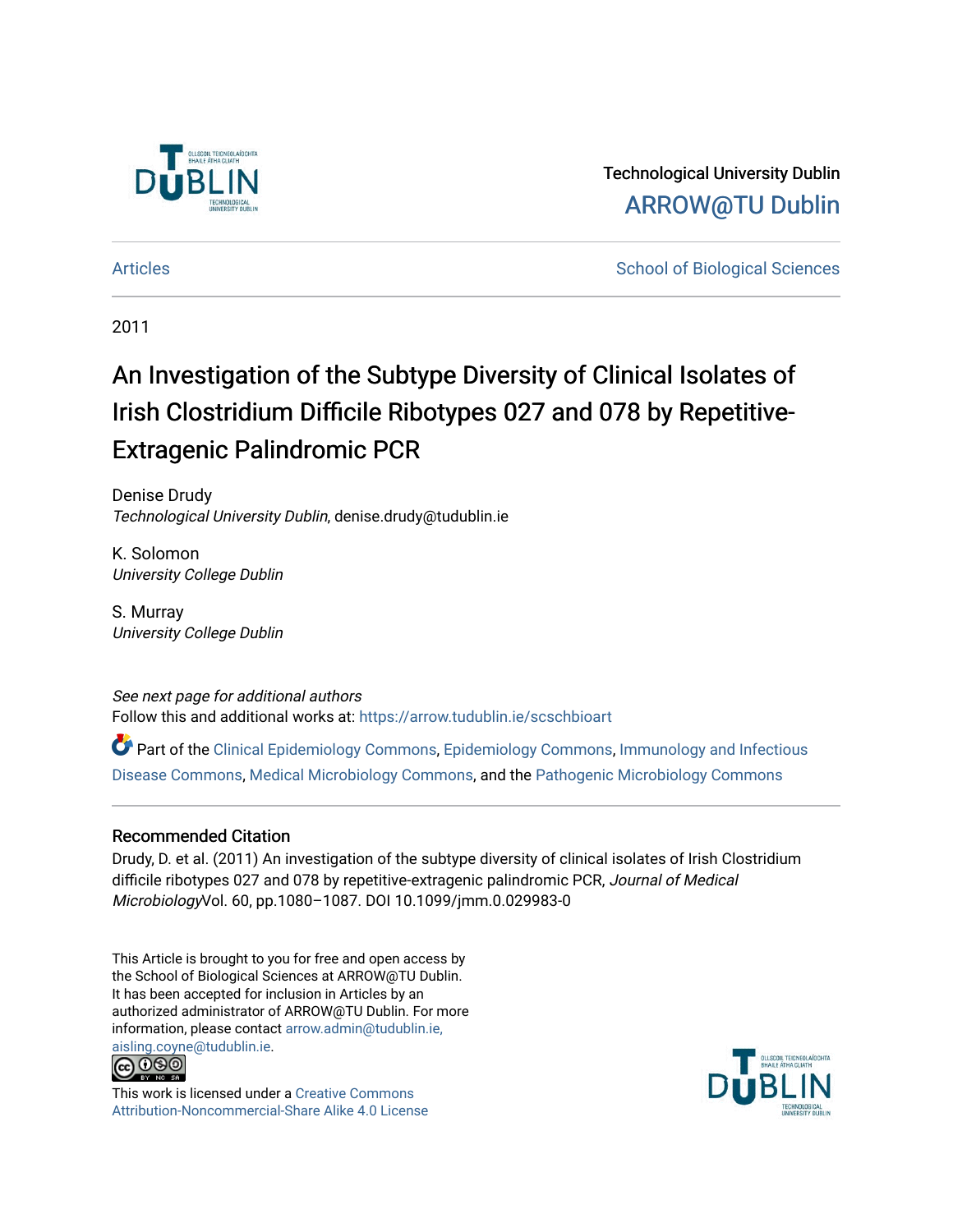#### Authors

Denise Drudy; K. Solomon; S. Murray; L. Scott; S. McDermott,; A. Martin; C. O'Donoghue; M. Skally; K. Burns; L. Fenelon; F. Fitzpatrick,; L. Kyne; and S. Fanning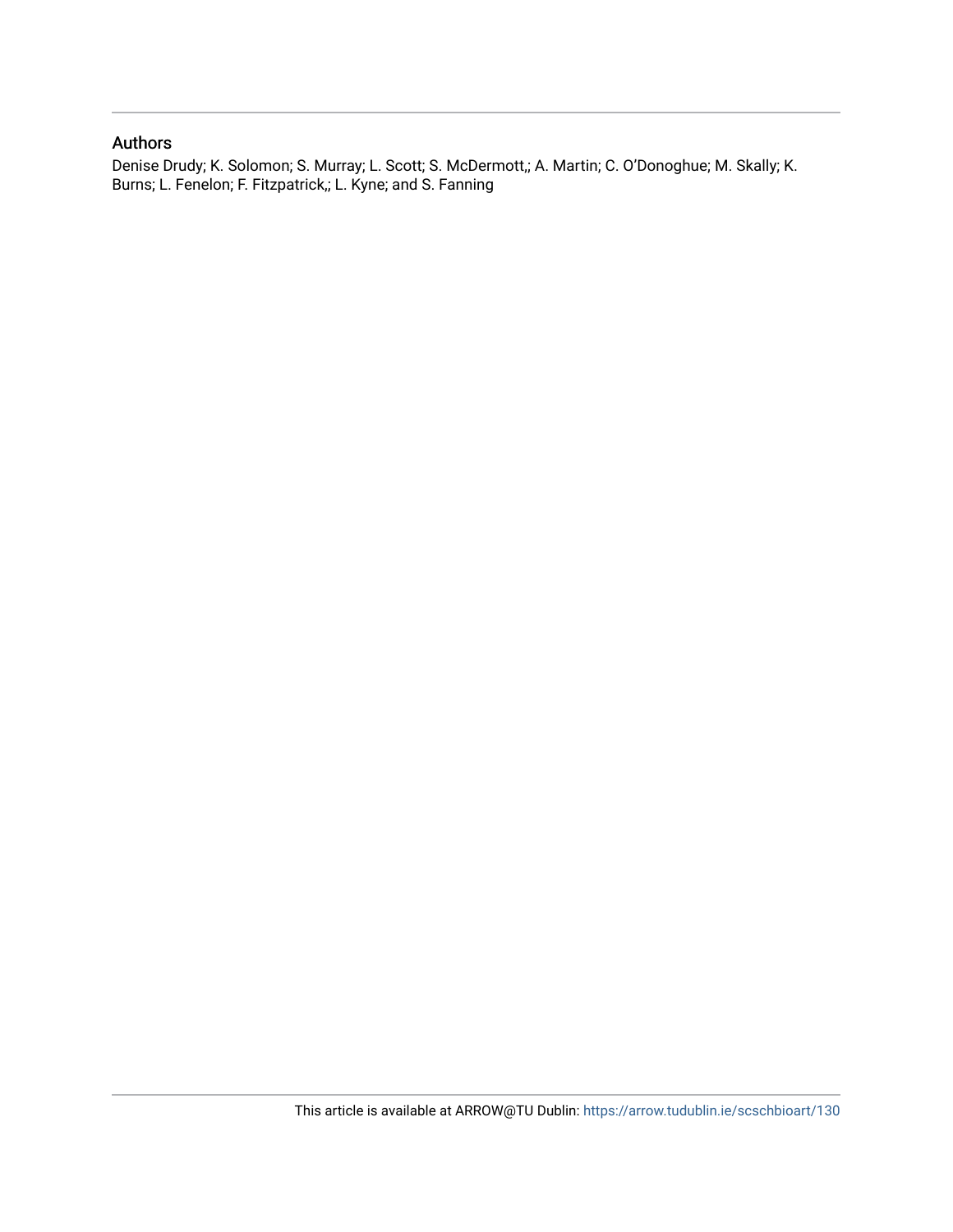## An investigation of the subtype diversity of clinical isolates of Irish Clostridium difficile ribotypes 027 and 078 by repetitive-extragenic palindromic PCR

K. Solomon,<sup>1</sup> S. Murray,<sup>1</sup> L. Scott,<sup>2</sup> S. McDermott,<sup>2</sup> D. Drudy,<sup>1</sup> A. Martin,<sup>1,3</sup> C. O'Donoghue,<sup>1,3</sup> M. Skally,<sup>2,4</sup> K. Burns,<sup>5</sup> L. Fenelon,<sup>2</sup> F. Fitzpatrick,<sup>4,5</sup> L. Kyne $^{1,3}$  and S. Fanning<sup>1</sup>

<sup>1</sup>UCD Veterinary Sciences Centre, University College Dublin, Belfield, Dublin 4, Ireland

 $^{2}$ Department of Clinical Microbiology, St Vincent's University Hospital, Elm Park, Dublin 4, Ireland

<sup>3</sup>Department of Medicine for the Older Person, Mater Misericordiae University Hospital, Eccles Street, Dublin 7, Ireland

<sup>4</sup>Health Protection and Surveillance Centre, Gardiner Street, Dublin 1, Ireland

5 Department of Clinical Microbiology, Beaumont Hospital, Beaumont Road, Dublin 9, Ireland

A repetitive-extragenic palindromic PCR (rep-PCR) subtyping method (DiversiLab) in conjunction with ribotyping, toxinotyping and antimicrobial-susceptibility testing was used to detect subtypes within Clostridium difficile ribotypes 027 and 078. Clinical isolates of ribotypes 027 (toxinotype III) ( $n=30$ ) and 078 (toxinotype V) ( $n=23$ ) were provided by health-care facilities across the Republic of Ireland over 2 months in 2006 and 1 month in 2009. Ribotype 027 isolates were significantly more related to each other (9 different subtype profiles) when compared to ribotype 078 isolates (14 different profiles) ( $P=0.001$ ; cut-off  $>90\%$  similarity). Almost half of ribotype 078 isolates (45.5 %) showed no relationship to each other. The clonality of ribotype 027 isolates suggests effective adaptation to the human niche, whereas the considerable genetic diversity within ribotype 078 isolates suggests that they may have originated from a variety of sources. Subtyping correlated well with antimicrobial susceptibility, in particular clindamycin susceptibility for ribotype 027, but diverse antimicrobial-susceptibility profiles were seen in ribotype 078 isolates, even within a single health-care facility. Between 2006 and 2009, a change in the predominant subtype of ribotype 027 was seen, with the recent clone representing half of all ribotype 027 isolates studied. This strain exhibited 89 % similarity to a rep-PCR profile of the North American NAP-1 strain.

Received 5 January 2011 Accepted 28 March 2011

**Correspondence** K. Solomon

katie.solomon@ucd.ie

#### INTRODUCTION

Clostridium difficile infection (CDI) is recognized as a major cause of health-care-acquired antibiotic-associated diarrhoea and pseudomembranous colitis. Several molecular typing methods have been employed to study C. difficile, e.g. PCR ribotyping, PFGE, multilocus variable number tandem repeat analysis (MLVA) and repetitiveextragenic palindromic PCR (rep-PCR), each with various advantages and disadvantages ([Killgore](#page-9-0) et al., 2008; [Kuijper](#page-9-0) et al.[, 2009\)](#page-9-0). rep-PCR profiling relies on variations in the copy number and location of repetitive elements dispersed

throughout the genome. PCR amplification between these elements results in DNA amplicons of various sizes and frequencies giving rise to individual rep-PCR profiles. Discrimination of subtypes within ribotypes by rep-PCR [\(Northey](#page-9-0) et al., 2005; [Rahmati](#page-9-0) et al., 2005; [Spigaglia &](#page-9-0) [Mastrantonio, 2003](#page-9-0)), randomly amplified polymorphic DNA techniques [\(Fawley](#page-9-0) et al., 2003) and a commercially available semi-automated rep-PCR system (DiversiLab, Bacterial Barcodes; bioMérieux) has been useful for further studying C. difficile epidemiology and these methods have shown good reproducibility for this organism ([Healy](#page-9-0) et al., [2005](#page-9-0); [Pasanen](#page-9-0) et al., 2011; [Spigaglia & Mastrantonio, 2003](#page-9-0)).

Reports of CDI have been increasingly associated with a hypervirulent strain, PCR ribotype 027 [PFGE type NAP-1 (North American pulsotype-1)] [\(Kuijper](#page-9-0) et al., 2006, [2007](#page-9-0); [McDonald](#page-9-0) et al., 2005). Studies of ribotype 027/NAP-1 epidemiology using different molecular subtyping methods

Abbreviations: CDI, Clostridium difficile infection: HPSC-HSE, Health Protection Surveillance Centre and Health Service Executive; MLSB, macrolide–lincosamide–streptogramin B; MLVA, multilocus variable number tandem repeat analysis; rep-PCR, repetitive-extragenic palindromic PCR.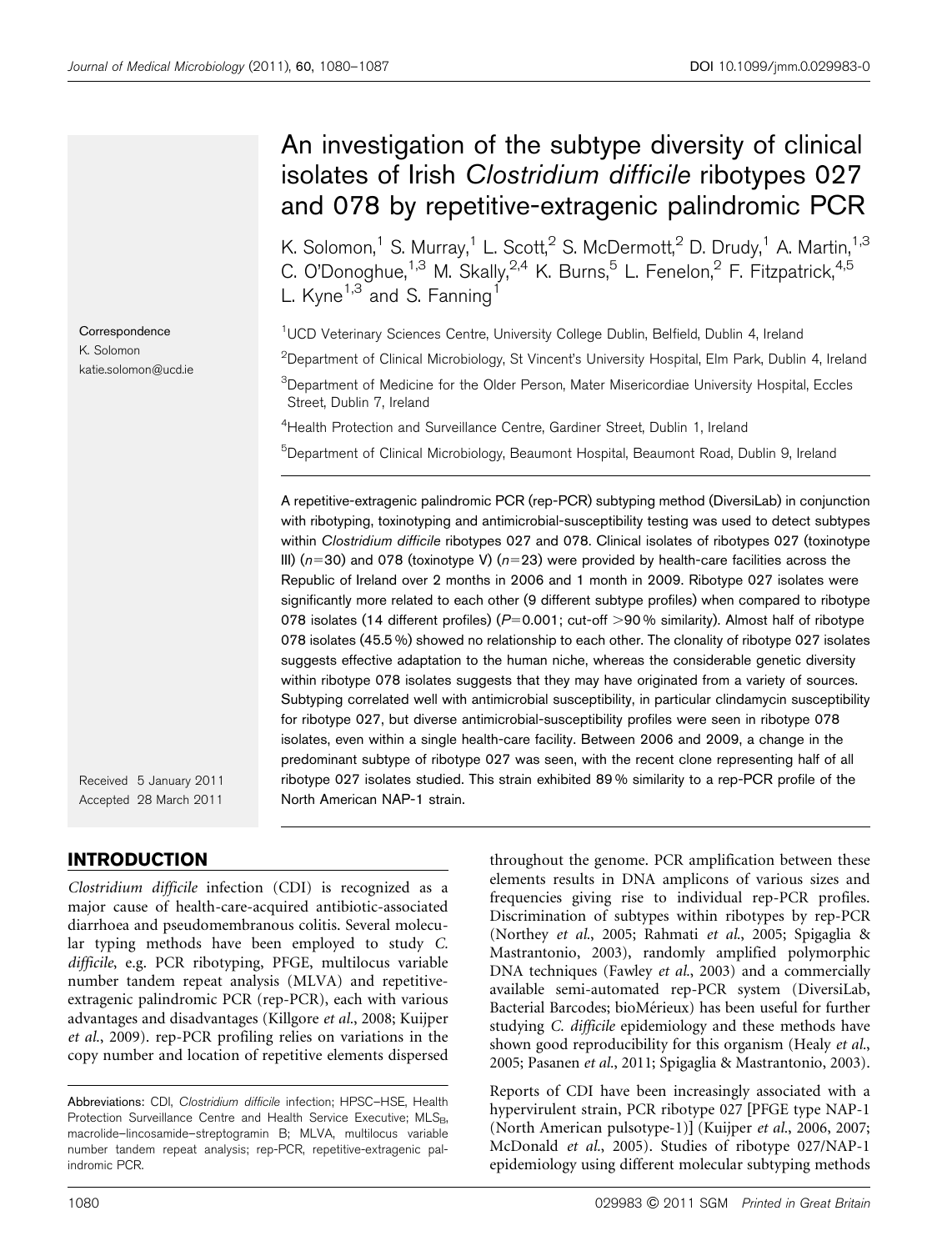have identified some clonal strains ([Killgore](#page-9-0) et al., 2008), whereas others have distinguished hospital-related clusters ([Fawley](#page-9-0) et al., 2008). The spread of ribotype 027/NAP-1 mainly correlates with resistance to fluoroquinolones, although outbreaks caused by less common clindamycinresistant strains have occurred [\(Johnson](#page-9-0) et al., 1999; [Kuijper](#page-9-0) et al., 2008), with the first European cases reported in Ireland (Drudy et al.[, 2008](#page-8-0)). MLVA of these isolates differentiated distinct clindamycin-resistant and -susceptible clusters, despite the geographical proximity of the sources ([Drudy](#page-8-0) et al., 2008).

A recently emerging PCR ribotype, 078 (PFGE type NAP-7 or -8), has been identified in food and environmental sources, and is associated with community-acquired infections (Jhung et al.[, 2008](#page-9-0); Keel et al.[, 2007\)](#page-9-0). Prevalence of this strain is increasing in Europe ([Brazier](#page-8-0) et al.[, 2008](#page-8-0); [Debast](#page-8-0) et al., 2009; [Goorhuis](#page-9-0) et al., 2008a, [b;](#page-9-0) Keel et al.[, 2007; Rupnik](#page-9-0) et al., 2008). The increase in the prevalence of ribotype 078 appears to have mirrored a reduction in the prevalence of ribotype 027 in The Netherlands [\(Hensgens](#page-9-0) et al., 2009). In a recent national study in Ireland, ribotype 078 accounted for 9.4 % of isolates, whereas ribotype 027 accounted for 18.7 %  $(n=107)$  (Burns et al.[, 2010b\)](#page-8-0). Antimicrobial-susceptibility patterns of ribotype 078 isolates are less well documented. In a recent study in The Netherlands it was reported that isolates cultured from pigs exhibited identical susceptibility patterns and a genetic relationship to human isolates suggesting possible animal-to-human transmission (zoonosis) ([Debast](#page-8-0) et al., 2009). Human-to-human transmission of ribotype 078 strains is less well characterized, although it has been suggested during a recent outbreak of CDI due to ribotype 078 in the Republic of Ireland [\(Burns](#page-8-0) et al.[, 2010a\)](#page-8-0).

The distinctive differences in genetic diversity, infection origin and antimicrobial susceptibility between C. difficile ribotypes 027 and 078 highlight the importance of an epidemiological study of circulating ribotype 027 and 078 strains. One approach, stratifying antimicrobial-susceptibility profiles with enhanced genotyping, may identify subtypes specific to health-care settings, facilitate monitoring of their potential for spread and track the emergence of multi-resistant, increasingly virulent strains of ribotype 078 in the human population.

#### METHODS

Bacterial isolates and patient clinical history. A total of 53 wellcharacterized isolates of C. difficile ribotypes 027  $(n=30)$  and 078  $(n=23)$  were selected from isolates previously collected from patients with CDI in 14 hospitals across the Republic of Ireland (Fig. 1) during 2 months in 2006 ( $n=10$ ) and 1 month in 2009 ( $n=43$ ). Ribotypes 027 and 078 comprised 37.7 and 1.9 %, respectively, of all C. difficile strains isolated in 2006, and 18.7 and 9.4 %, respectively, of all 2009 isolates (Burns et al.[, 2010b](#page-8-0)). Clinical details were collected from patients, including origin of infection as defined by [Kuijper](#page-9-0) et al. [\(2006\)](#page-9-0).



Fig. 1. A schematic map of the Republic of Ireland indicating health-care facilities included in this study. Clinical C. difficile isolates in this study were collected from health-care facilities from a variety of geographical locations. The facilities have been coded (A–M) and are separated into their geographical regions for illustration of proximity.

Antimicrobial-susceptibility testing. Antimicrobial susceptibility to  $MLS_B$  (macrolide–lincosamide–streptogramin B) antibiotics (clindamycin and erythromycin), fluoroquinolones (ciprofloxacin, levofloxacin and moxifloxacin), metronidazole and vancomycin were determined by the Etest method (bioMérieux). Isolates of standardized McFarland inoculum were streaked onto pre-reduced Brucella agar plates supplemented with vitamin K1, haemin and  $5\%$  (v/v) sheep blood (BD Biosciences). Etest strips were laid directly on the agar surface and incubated at 37 °C for 48 h. The MIC ( $\mu$ g ml<sup>-1</sup>) for all antibiotics was measured at the ellipse of inhibited growth. Breakpoints of susceptibility for moxifloxacin, clindamycin and erythromycin were defined by reference to the Clinical and Laboratory Standards Institute [\(CLSI, 2007\)](#page-8-0) and those for ciprofloxacin and levofloxacin were defined by reference to the European Committee on Antimicrobial Susceptibility Testing (www.eucast.org  $-2010$ , v. 2.6).

DNA purification. Genomic DNA was purified from bacterial pellets following overnight anaerobic growth in Schaedler anaerobe broth (Oxoid) at 37 °C. After enzymic lysis of cell walls, DNA was extracted using the Wizard genomic DNA purification kit (Promega) and assessed for concentration and purity with a NanoDrop spectrophotometer (Thermo Scientific) before use in PCR.

PCR ribotyping. Isolates were characterized as ribotype 027 or 078 by 16–23S intergenic-spacer PCR performed using the method outlined by [Stubbs](#page-9-0) et al. (1999). Gel electrophoresis fingerprints were analysed using BioNumerics software (version 6.01; Applied Maths) and ribotypes were assigned by comparison to reference strains from the Leiden University Medical Centre library, Leiden, The Netherlands.

**Toxinotyping.** Isolates were toxinotyped as described by [Rupnik](#page-9-0) et al. [\(1998\)](#page-9-0). DNA amplicons generated by PCR of the first 3 kb of the toxin B gene (B1) and 3 kb of the C-terminal region of the toxin A gene (A3) were digested by restriction enzymes HincII, AccI and EcoRI producing characteristic banding patterns.

rep-PCR DNA fingerprinting. Genomic DNA was amplified using the DiversiLab Clostridium kit (Bacterial Barcodes; bioMérieux)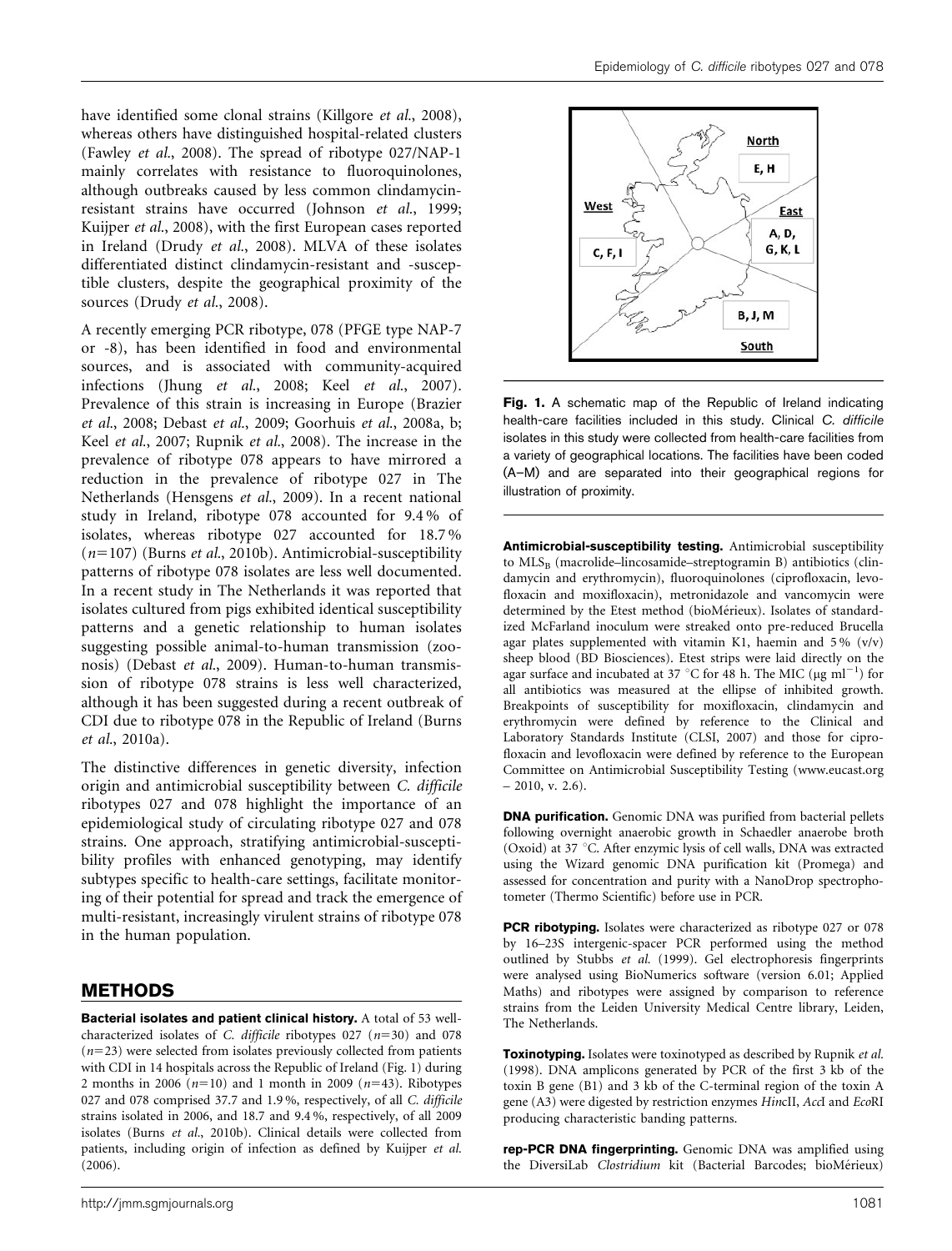according to the manufacturer's instructions and as described by [Pasanen](#page-9-0) et al. (2011). Positive and negative controls (supplied in the kit) were included and assessed in parallel to validate the reaction.

DNA amplicons were separated on microfluidics chips (DNA LabChip device; Caliper Technologies) using a 2100 Bioanalyser (Agilent Technologies) (Healy et al.[, 2005\)](#page-9-0). DNA standard markers were used to normalize sample runs and a molecular ladder (200– 4000 bp marker provided with kit) was included. Data interpretation and analysis were carried out within the DiversiLab software (version 3.4) utilizing dendrograms, similarity matrices and virtual gel images generated from fluorescence intensity graphs after normalization. Percentage similarities between virtual gels generated from isolates were calculated using the Kullback–Liebler band-based method, weighted on the presence or absence of bands.

The basis for discrimination between strains was defined by the DiversiLab strain typing analysis guide (provided online with the software) parameters as follows: similarity greater than 97 % was defined as indistinguishable; similarity greater than 95 % was defined as similar; similarity less than 95 % was considered different but related; and similarity less than 90 % was considered unrelated. Subtypes were assigned where two or more isolates exhibited greater than 90 % similarity to each other. Statistical significance was calculated using  $\chi^2$  and Fisher's exact tests.

### RESULTS AND DISCUSSION

#### Characterization of isolates

Isolates were characterized by PCR ribotyping as either ribotype 027 or 078. Toxinotyping confirmed that all isolates of ribotype 078 were toxinotype V. Ribotype 027 isolates were confirmed as toxinotype III.

All isolates were found to be susceptible to both metronidazole and vancomycin (MIC ranges of 0.25–1.5 and 0.0064–0.38  $\mu$ g ml<sup>-1</sup>, respectively) and resistant to ciprofloxacin (MIC range 8 to  $>32 \mu g$  ml<sup>-1</sup>). Antimicrobialresistance profiles were assigned to isolates based on patterns of susceptibility in response to fluoroquinolones, moxifloxacin, levofloxacin and the  $MLS<sub>B</sub>$  antibiotics (erythromycin and clindamycin). Susceptibility profiles ranged from resistance to all fluoroquinolone and MLSB antimicrobials (denoted as profile 1) to susceptibility to erythromycin only (denoted as profile 9).

#### Diversity of isolates as defined by rep-PCR subtyping

rep-PCR fingerprints for isolates characterized as ribotypes 027 and 078 were generated, and subsequent dendrograms were created and analysed. At a cut-off point of  $>90\%$ similarity, four main subtypes within ribotype 027 could be identified [\(Fig. 2\)](#page-5-0), one of which (denoted subtype 1) contained half of all ribotype 027 isolates analysed. Isolates within this subtype originated from health-care facilities in all geographically distinct regions, thus confirming clonal spread within our study population and that this subtype may therefore exhibit a competitive genetic fitness over others in the current health-care environment nationwide. A comparison between the virtual gel fingerprint profiles of study isolates and those in a commercially provided 'DiversiLab C. difficile library' confirmed that isolates of rep-PCR subtype 1 were 89 % similar to a North American pulsotype-1 (NAP-1) isolate [\(McDonald](#page-9-0) et al., 2005) (data not shown). Similarities between European ribotype 027 isolates and North American strains have been shown by PFGE [\(Fawley](#page-9-0) et al., 2008; [Smith, 2005](#page-9-0)). The predominant subclone of ribotype 027 in Ireland is related to the hypervirulent NAP-1 epidemic strain; however, other subtypes exist that are unrelated.

The remaining ribotype 027 isolates clustered within three different rep-PCR subtypes unrelated to the predominant clone. These lesser subtypes may not have been able to dominate due to certain characteristics, such as a slower growth rate, reduced sporulation/environmental persistence or reduced toxin production/virulence, and were either from the same hospital (subtype 4) or neighbouring regions (subtype 3) suggesting a reduced ability to spread. Five isolates (16%) were unrelated to either of these subtypes or to each other  $(< 90 %$  similarity).

Heterogeneity within ribotype 027 has been reported by others in European isolates [\(Fawley](#page-9-0) et al., 2008) and we postulate that ribotype 027 isolates may not have equal virulence potential, and the emphasis on diagnostic laboratories to identify isolates as markers of potential outbreaks by ribotyping alone may be of limited use.

Ribotype 027 isolates were significantly more likely to be related to each other (similarity  $\geq 95\%$ ) than ribotype 078 isolates ( $P=0.001$ ), which exhibited greater genetic diversity; 63 % of ribotype 027 isolates were considered to be indistinguishable from at least one other  $(>\!\!97\!\%$  similarity), compared to only 17 % of ribotype 078 isolates. At a cut-off point of  $>90\%$  similarity, five main subtypes within ribotype 078 could be identified ([Fig. 3\)](#page-6-0), but 45.5 % of ribotype 078 isolates were considered to be unrelated to each other.

The closest related ribotype 078 isolates originated from either the same health-care source (hospitals G and E) or health-care sources within the same region (hospitals G and D). Isolates with a community-associated origin and from nursing homes were closely related to isolates from healthcare facilities in the locality, suggesting common sources of infection. Related isolates in subtype 2, however, originated from geographically distinct facilities  $(>400 \text{ km}$  away). Subtype diversity was seen between isolates from health-care facilities of close geographical proximity (within a 15 km radius; hospitals G, A and L). Variation between human ribotype 078/toxinotype V isolates has also been confirmed by PFGE analysis (SmaI digestion) with isolates grouped into approximately seven distinct clusters of  $<$ 90% similarity including PFGE types NAP-7 and NAP-8 ([Jhung](#page-9-0) et al., 2008).

Other studies using rep-PCR as well as other typing methods have identified that ribotype 078/toxinotype V isolates show a degree of relatedness, in contradiction to the findings presented here (Lin et al.[, 2011; Pasanen](#page-9-0) et al., [2011](#page-9-0)). However, these studies involved either a small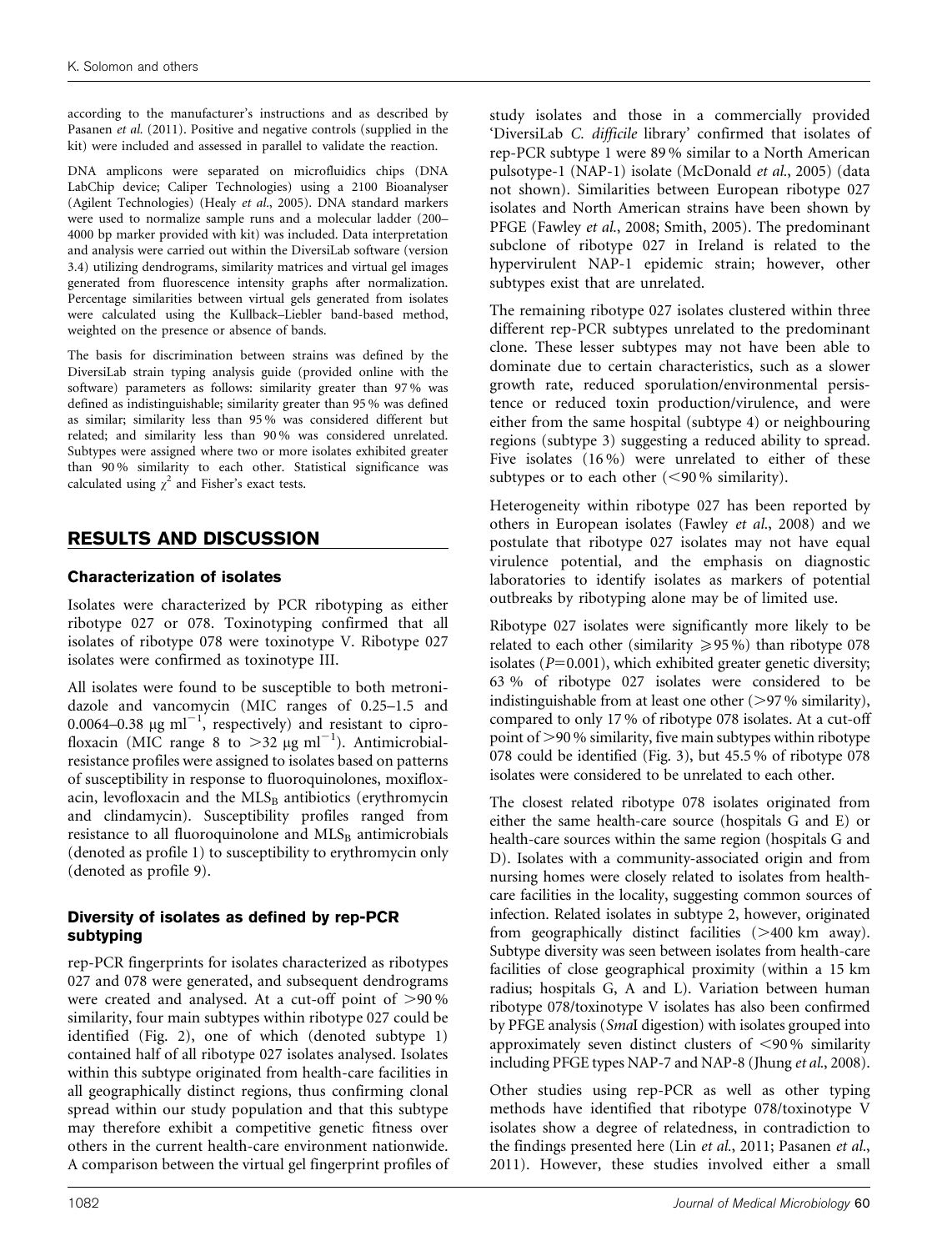<span id="page-5-0"></span>

|                                                         | <b>Key Sample ID</b>     |                             |                        | Origin        |  |   | <b>CM</b>               | <b>Antimicrobial susceptibility</b><br>EM | MX | LE    | profile                 | rep-PCR<br>subtype |
|---------------------------------------------------------|--------------------------|-----------------------------|------------------------|---------------|--|---|-------------------------|-------------------------------------------|----|-------|-------------------------|--------------------|
| 1                                                       | SV177*                   | Source<br><b>Hospital L</b> | Toxinotype<br>Type III | <b>Unk</b>    |  |   | >256                    | $>256$ $>32$                              |    | $>32$ | 1                       |                    |
| $\overline{\mathbf{c}}$                                 | $s$ v <sub>154</sub> $*$ | <b>Hospital L</b>           | <b>Type III</b>        | Unk           |  |   | >256                    | $>256$ $>32$                              |    | $>32$ | 1                       |                    |
| $\overline{\mathbf{3}}$                                 | <b>SJ4181</b>            | <b>Hospital D</b>           | Type III               | <b>Unk</b>    |  |   | >256                    | $>256$ $>32$                              |    | $>32$ | 1                       |                    |
| $\overline{4}$                                          | $\ast$<br>M324           | <b>Hospital G</b>           | Type III               | Unk           |  |   | >256                    | $>256$ $>32$                              |    | $>32$ | 1                       | $\overline{2}$     |
| 5                                                       | 5053                     | <b>Hospital J</b>           | <b>Type III</b>        | <b>HCAINH</b> |  | ī | >256                    | $>256$ $>32$                              |    | $>32$ | 1                       |                    |
| 6                                                       | $s$ v<br>175 $^\ast$     | <b>Hospital L</b>           | Type III               | Unk           |  |   | >256                    | $>256$ $>32$                              |    | $>32$ | 1                       |                    |
| $\overline{\phantom{a}}$                                | $\ast$<br>M321           | <b>Hospital G</b>           | Type III               | Unk           |  |   | 2                       | $>256$ $>32$                              |    | $>32$ | 2                       |                    |
| 8                                                       | 209                      | <b>Hospital G</b>           | Type III               | Unk           |  |   | з                       | $>256$ $>32$                              |    | $>32$ | 2                       |                    |
| $\bf{9}$                                                | LM15 $*$                 | <b>Hospital F</b>           | Type III               | Unk           |  |   | >256                    | $>256$ $>32$                              |    | $>32$ | 1                       |                    |
| - 10                                                    | 5039                     | <b>Hospital L</b>           | Type III               | HCAI          |  |   | >256                    | $>256$ $>32$                              |    | $>32$ | 1                       |                    |
| $-11$                                                   | 5205                     | <b>Hospital H</b>           | Type III               | <b>HCAINH</b> |  |   | >256                    | $>256$ $>32$                              |    | $>32$ | 1                       | 3                  |
| 12                                                      | 216                      | <b>Hospital G</b>           | Type III               | <b>Unk</b>    |  |   | 2                       | $>256$ $>32$                              |    | $>32$ | 2                       |                    |
| 13                                                      | 5070                     | <b>Hospital C</b>           | Type III               | HCAI          |  | Ш | $\overline{\mathbf{2}}$ | $>256$ $>32$                              |    | $>32$ | 2                       |                    |
| 14                                                      | 5099                     | <b>Hospital G</b>           | <b>Type III</b>        | HCAI          |  | I | 3                       | $>256$ $>32$                              |    | $>32$ | 2                       |                    |
| 15                                                      | 5029                     | <b>Hospital I</b>           | Type III               | HCAI          |  | I | 0.094                   | $>256$ $>32$                              |    | $>32$ | 2                       |                    |
| $-16$                                                   | 5065                     | <b>Hospital F</b>           | Type III               | <b>HCAINH</b> |  | Ш | 1                       | $>256$ $>32$                              |    | $>32$ | $\overline{\mathbf{2}}$ |                    |
| 17                                                      | 5151                     | <b>Hospital F</b>           | Type III               | HCAI          |  | Ш |                         |                                           |    |       |                         |                    |
| $-18$                                                   | 5081                     | <b>Hospital D</b>           | <b>Type III</b>        | HCAI          |  | Ш | >256                    | $>256$ $>32$                              |    | $>32$ | 1                       |                    |
| 19                                                      | 5061                     | <b>Hospital F</b>           | Type III               | HCAI          |  | ı | 6                       | $>256$ $>32$                              |    | $>32$ | 2                       |                    |
| 20                                                      | 5146                     | <b>Hospital F</b>           | Type III               | HCAI          |  | п | 4                       | $>256$ $>32$                              |    | $>32$ | 2                       |                    |
| 21                                                      | 5147                     | <b>Hospital F</b>           | <b>Type III</b>        | HCAI          |  | п | з                       | $>256$ $>32$                              |    | $>32$ | 2                       | 1                  |
| 22                                                      | 5161                     | <b>Hospital A</b>           | Type III               | HCAI          |  | ı | 3                       | $>256$ $>32$                              |    | $>32$ | 2                       |                    |
| 23                                                      | 5082                     | <b>Hospital A</b>           | <b>Type III</b>        | HCAI          |  | ı | $\overline{\mathbf{c}}$ | $>256$ $>32$                              |    | $>32$ | 2                       |                    |
| 24                                                      | 5155                     | <b>Hospital F</b>           | Type III               | HCAI          |  |   | 4                       | $>256$ $>32$                              |    | $>32$ | 2                       |                    |
| 25                                                      | 5156                     | <b>Hospital F</b>           | Type III               | HCAI          |  | Ш | 4                       | >256                                      | 24 | $>32$ | $\overline{\mathbf{c}}$ |                    |
| $-26$                                                   | 203                      | <b>Hospital G</b>           | <b>Type III</b>        | Unk           |  |   | 1                       | $>256$ $>32$                              |    | $>32$ | 2                       |                    |
| $-27$                                                   | 191                      | <b>Hospital L</b>           | Type III               | Unk           |  |   | >256                    | $>256$ $>32$                              |    | $>32$ | 1                       |                    |
| 28                                                      | 5063                     | <b>Hospital F</b>           | <b>Type III</b>        | HCAI          |  | Ш | 3                       | $>256$ $>32$                              |    | $>32$ | 2                       |                    |
| $L_{29}$                                                | 5153                     | <b>Hospital F</b>           | Type III               | HCAI          |  | Ш | з                       | $>256$ $>32$                              |    | $>32$ | 2                       | 4                  |
| 30                                                      | 5149                     | <b>Hospital F</b>           | Type III               | HCAI          |  |   | 4                       | $>256$ $>32$                              |    | $>32$ | 2                       |                    |
| 50<br>70<br>80<br>60<br>90<br>64<br>100<br>% Similarity |                          |                             |                        |               |  |   |                         |                                           |    |       |                         |                    |

Fig. 2. rep-PCR dendrogram including electropherograms of all isolates of ribotype 027 from 2006 (marked with asterisks) and 2009. rep-PCR subtypes with >90% similarity are identified (by the dashed boxes). Major subtypes (1 and 2) were assigned where three or more isolates clustered together; minor subtypes (3 and 4) were assigned where pairs of isolates were similar. Isolates are identified by hospital source, toxinotype and origin of infection (HCAI, health-care-associated infection; HCAI NH, health-care-associated infection from a nursing home; Unk, unknown origin). Antimicrobial-susceptibility profiles were assigned on the basis of resistance (shaded) to clindamycin (CM), erythromycin (EM), moxifloxacin (MX) and levofloxacin (LE).

number of ribotype 078 isolates or were not supported directly by alternative typing methods. [Bakker](#page-8-0) et al. (2010) determined that out of three ribotype 078 isolates from Ireland, two were identical and one was genetically unrelated based on a single locus variation (summed tandem repeat differences  $>10$ ) after MLVA analysis. Two of the Irish isolates in this study were isolated in 2008, when an outbreak of ribotype 078 was reported (Burns et al.[, 2010a](#page-8-0)), and therefore may be more likely to be clonal. In addition, all three Irish isolates reported by [Bakker](#page-8-0) et al. (2010) were found to be tetracycline susceptible and, as shown here, isolates with similar antimicrobial-susceptibility profiles are more likely to be related by rep-PCR.

The diversity identified in ribotype 078 rep-PCR subtypes could be explained by reports that ribotype 078 is more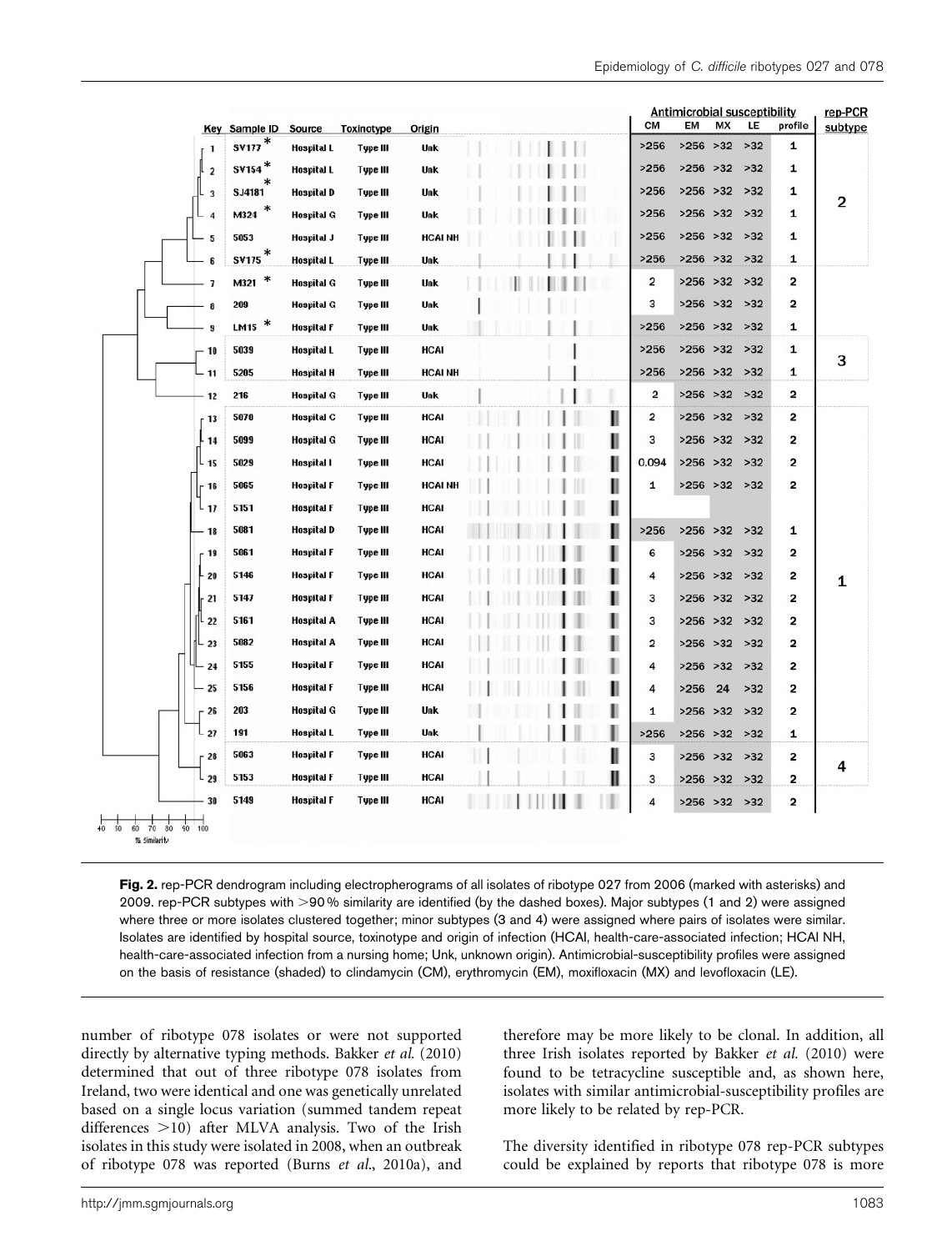<span id="page-6-0"></span>

|                                                                                | Key Sample ID   | Source            | Toxinotype | Origin        |  |  | <b>CM</b>      | <b>Antimicrobial susceptibility</b><br>EM | <b>MX</b>    | LE                      | Profile | rep-PCR<br>subtype |
|--------------------------------------------------------------------------------|-----------------|-------------------|------------|---------------|--|--|----------------|-------------------------------------------|--------------|-------------------------|---------|--------------------|
| 1                                                                              | 5135            | <b>Hospital A</b> | Type V     | <b>HCAI</b>   |  |  | з              | >256                                      | $>32$        | $>32$                   | 2       |                    |
| $\overline{2}$                                                                 | 117             | <b>Hospital G</b> | Type V     | Unk           |  |  | 4              | >256                                      | 0.25         | 1                       | 6       |                    |
| 3                                                                              | $\ast$<br>LM23  | <b>Hospital F</b> | Type V     | <b>Unk</b>    |  |  | 3              | >256                                      | 0.5          | 4                       | 6       |                    |
| 4                                                                              | <b>SV188</b>    | <b>Hospital L</b> | Type V     | Unk           |  |  | 1              | >256                                      | 0.5          | 3                       | 6       | 4                  |
| 5                                                                              | 5012            | <b>Hospital K</b> | Type V     | Unk           |  |  | з              | >256                                      | 0.75         | $\overline{\mathbf{2}}$ | 6       |                    |
| 6                                                                              | 5176            | <b>Hospital E</b> | Type V     | <b>HCAI</b>   |  |  | 6              | 1                                         | 1            | $\overline{\mathbf{2}}$ | 9       |                    |
| $\overline{\phantom{a}}$                                                       | 5107            | <b>Hospital E</b> | Type V     | <b>HCAI</b>   |  |  | 2              | >256                                      | 1            | $\overline{\mathbf{2}}$ | 6       | $\overline{2}$     |
| 8                                                                              | 5054            | <b>Hospital M</b> | Type V     | c             |  |  | з              | 1                                         | 1.5          | $\overline{\mathbf{2}}$ | 9       |                    |
| 9                                                                              | 5101            | <b>Hospital A</b> | Type V     | <b>HCAI</b>   |  |  | 6              | $\mathbf{1}$                              | 1            | 3                       | 9       |                    |
| 10                                                                             | 5217            | <b>Hospital B</b> | Type V     | <b>HCAI</b>   |  |  | >256           | >256                                      | 1            | 3                       | 5       |                    |
| 11                                                                             | 5031            | <b>Hospital D</b> | Type V     | <b>HCAI</b>   |  |  | 1.5            | 0.75                                      | 1            | $\overline{\mathbf{2}}$ | 9       |                    |
| $-12$                                                                          | 5203            | <b>Hospital G</b> | Type V     | <b>HCAINH</b> |  |  | 16             | 1.5                                       | 1            | 3                       | 7       |                    |
| 13                                                                             | $\ast$<br>SV149 | <b>Hospital L</b> | Type V     | Unk           |  |  | 6              | 1                                         | 0.5          | $\overline{\mathbf{2}}$ | 9       | 1                  |
| 14                                                                             | 5100            | <b>Hospital A</b> | Type V     | <b>HCAI</b>   |  |  | $\overline{2}$ | $\mathbf{1}$                              | $>32$        | $>32$                   | 4       |                    |
| 15                                                                             | 5030            | <b>Hospital L</b> | Type V     | <b>HCAI</b>   |  |  | 3              | 0.5                                       | 1            | $>32$                   | 8       |                    |
| 16                                                                             | 5015            | <b>Hospital A</b> | Type V     | <b>HCAI</b>   |  |  | $\overline{2}$ | 0.75                                      | 0.75         | $\overline{\mathbf{2}}$ | 9       |                    |
| 17 <sup>1</sup>                                                                | 5170            | <b>Hospital L</b> | Type V     | c             |  |  | 4              | 1.5                                       | $\mathbf{1}$ | 3                       | 9       | 3                  |
| 18                                                                             | 158             | <b>Hospital G</b> | Type V     | <b>Unk</b>    |  |  | з              | 0.38                                      | $>32$        | $>32$                   | 4       |                    |
| - 19                                                                           | 147             | <b>Hospital G</b> | Type V     | Unk           |  |  | 4              | 0.38                                      | 1.5          | $>32$                   | 8       |                    |
| $-20$                                                                          | 144             | <b>Hospital G</b> | Type V     | Unk           |  |  | 6              | 0.38                                      | 0.38         | 4                       | 9       | 5                  |
| 21                                                                             | 5172            | <b>Hospital A</b> | Type V     | HCAI          |  |  | >256           | 1.5                                       | $>32$        | $>32$                   | З       |                    |
| 22                                                                             | 5159            | <b>Hospital A</b> | Type V     | <b>HCAI</b>   |  |  | >256           | 0.75                                      | $>32$        | $>32$                   | з       |                    |
| 23                                                                             | 122             | <b>Hospital G</b> | Type V     | Unk           |  |  | 4              | >256                                      | 0.5          | 4                       | 6       |                    |
| $\dot{\mathbf{50}}$<br>60<br>70<br>30<br>50<br>90<br>40<br>100<br>% Similarity |                 |                   |            |               |  |  |                |                                           |              |                         |         |                    |

Fig. 3. rep-PCR dendrogram including electropherograms of all isolates of ribotype 078 from 2006 (marked with asterisks) and 2009. rep-PCR subtypes with >90% similarity are identified (by the dashed boxes). Major (1 and 2) and minor subtypes (3, 4 and 5) were assigned as detailed in [Fig. 2.](#page-5-0) Isolates are identified by hospital source, toxinotype and origin of infection (HCAI, health-care-associated infection; HCAI NH, health-care-associated infection from a nursing home; C, community-acquired; Unk, unknown origin). Antimicrobial-susceptibility profiles were assigned on the basis of resistance (shaded) to clindamycin (CM), erythromycin (EM), moxifloxacin (MX) and levofloxacin (LE).

commonly associated with community onset of disease and that this ribotype is more commonly found outside the health-care environment [\(Notermans](#page-9-0) et al., 2008). Transmission from environment-to-person may mean that ribotype 078 isolates have not yet fully adapted to the human niche for clonal expansion, although reports of CDI due to ribotype 078 are becoming more frequent ([Burns](#page-8-0) et al.[, 2010a;](#page-8-0) [Goorhuis](#page-9-0) et al., 2008a; [Rupnik](#page-9-0) et al., 2008). It could therefore be suggested that ribotype 027 infections are more likely than those of ribotype 078 to be transmitted by person-to-person routes, ensuring a clonal genetic identity within the population of the former.

We postulate that the degree of rep-PCR type variability within PCR ribotypes means that it is not yet possible to directly apply the results of rep-PCR to ribotyping in every case without conducting the two typing methods simultaneously. However, by increasing the numbers of isolates

analysed by both methods and uploading the profiles into a central online DiversiLab library, future users of this technique may be able to reliably define subtypes and ribotypes by comparing their profiles to a comprehensive library.

#### Correlation with antimicrobial-susceptibility profiles

Analysis of the antimicrobial-susceptibility profiles for ribotype 027 identified two different profiles. Isolates of a similar susceptibility profile generally clustered together and isolates of subtype 1 were significantly more likely to be clindamycin sensitive  $(P< 0.05)$  than those in subtype 2, suggesting a strong correlation between subtypes and clindamycin resistance. Of the four isolates from 2009 that were resistant to clindamycin, two were cultured from patients for whom the origin of infection was a nursing home.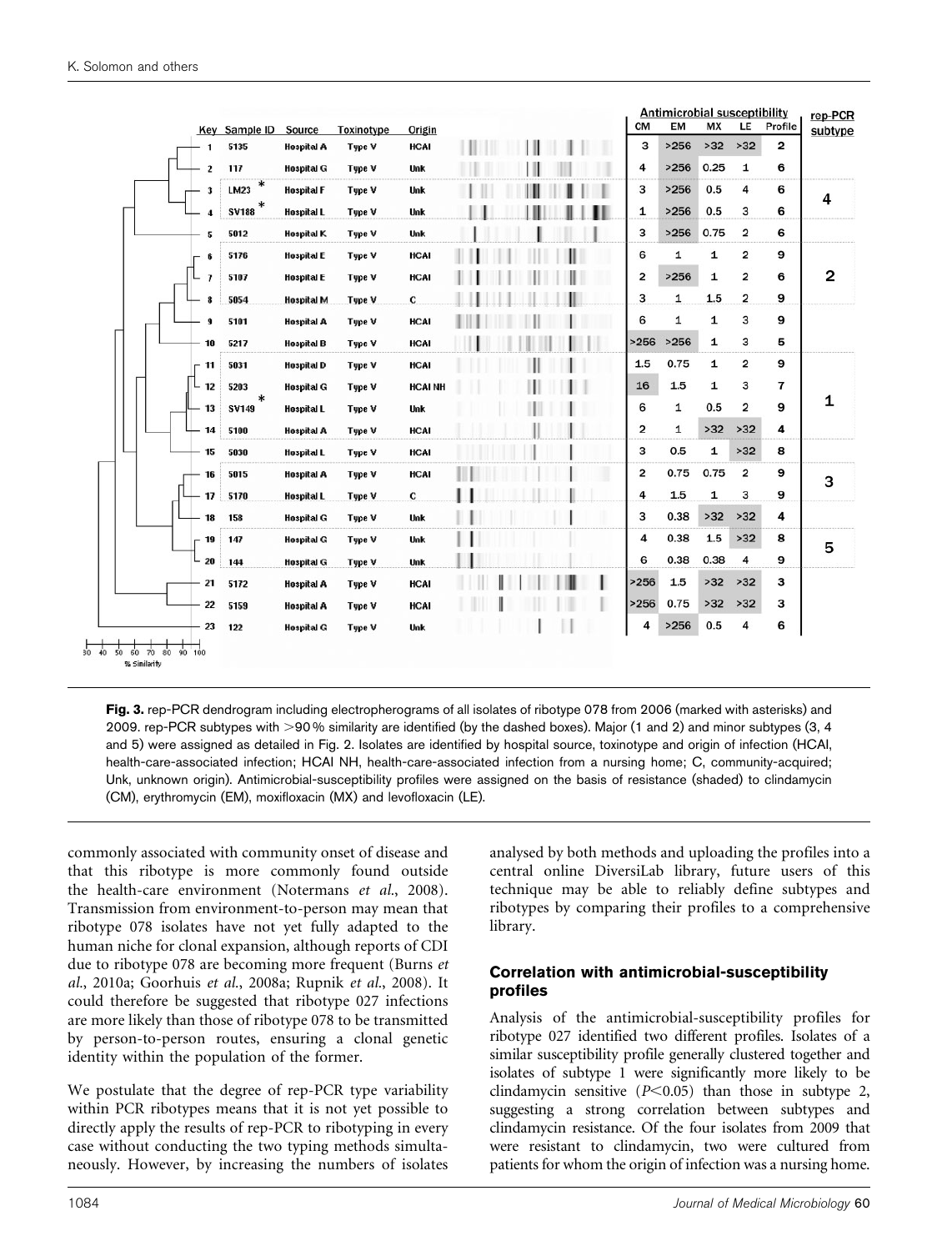Ribotype 078 isolates were categorized into eight very diverse susceptibility profiles that correlated with subtyping in only two instances (subtypes 3 and 4). This diversity within ribotype 078 subtypes suggests that isolates may have acquired novel mechanisms of resistance, possibly due to selection pressures that are encountered in a variety of environmental reservoirs and not normally seen in human reservoirs. Of particular note is the presence of clindamycin resistance in the absence of erythromycin resistance in two isolates of ribotype 078. This unusual phenotype has been reported in Streptococcus pneumoniae and in Enterococcus faecium associated with the *linB* gene, although it has yet to be confirmed in C. difficile [\(Bozdogan](#page-8-0) et al., 1999; [Montagnani](#page-9-0) et al.[, 2007\)](#page-9-0).

Resistance to clindamycin is most commonly associated with the insertion of one or more genes such as ermB located on transposons into the C. difficile genome, which may have altered the rep-PCR fingerprint profiles of these

 $\overline{1}$ 

isolates. Correlation between molecular typing and clindamycin resistance has also been seen in ribotype 027 isolates by MLVA ([Drudy](#page-8-0) et al., 2008) and ribotype 001 by randomly amplified polymorphic DNA [\(Fawley](#page-9-0) et al., [2003\)](#page-9-0) with distinct resistant and susceptible clones identified.

#### Comparison within a hospital

Comparisons between ribotype 027 subtypes within hospital F confirmed the genetic and antimicrobialsusceptibility profile similarity (Fig. 4a). Isolates clustered into two subtypes on the basis of a 90 % similarity threshold, with two outlying isolates, one obtained in 2009 and another from 2006, unrelated to the clusters.

Comparisons between ribotype 078 subtypes within hospital A confirmed the genetic and antimicrobialsusceptibility profile diversity (Fig. 4b). The closest

|                       |                              | Key Sample ID         | Source                                 | <b>Toxinotype</b>           | Origin                     |  |  |   | CM                              | EM                 | MX                 | LE             | <b>Antimicrobial susceptibility</b><br>profile | rep-PCR<br>subtype |
|-----------------------|------------------------------|-----------------------|----------------------------------------|-----------------------------|----------------------------|--|--|---|---------------------------------|--------------------|--------------------|----------------|------------------------------------------------|--------------------|
|                       | $\mathbf{1}$                 | 5146                  | <b>Hospital F</b>                      | Type III                    | <b>HCAI</b>                |  |  |   | 4                               | $>256$ $>32$       |                    | $>32$          | 2                                              |                    |
|                       | $\overline{c}$               | 5061                  | <b>Hospital F</b>                      | <b>Type III</b>             | HCAI                       |  |  |   | 6                               |                    | $>256$ $>32$ $>32$ |                | 2                                              |                    |
|                       | $\overline{\mathbf{3}}$<br>L | 5147                  | <b>Hospital F</b>                      | <b>Type III</b>             | <b>HCAI</b>                |  |  |   | з                               |                    | $>256$ $>32$ $>32$ |                | 2                                              | 1                  |
|                       | 4                            | 5155                  | <b>Hospital F</b>                      | Type III                    | <b>HCAI</b>                |  |  |   | 4                               |                    | $>256$ $>32$ $>32$ |                | 2                                              |                    |
|                       | 5                            | 5151                  | <b>Hospital F</b>                      | Type III                    | <b>HCAI</b>                |  |  | ı |                                 |                    |                    |                |                                                |                    |
|                       | 6                            | 5065                  | <b>Hospital F</b>                      | <b>Type III</b>             | <b>HCAINH</b>              |  |  | Ш | 1                               |                    | $>256$ $>32$       | $>32$          | 2                                              |                    |
|                       | $\overline{\mathbf{z}}$      | 5156                  | <b>Hospital F</b>                      | Type III                    | <b>HCAI</b>                |  |  | ı | 4                               | >256               | 24                 | $>32$          | 2                                              |                    |
|                       | 8                            | 5153                  | <b>Hospital F</b>                      | <b>Type III</b>             | <b>HCAI</b>                |  |  | Ш | з                               | $>256$ $>32$       |                    | $>32$          | $\overline{\mathbf{2}}$                        |                    |
|                       | $\bf{9}$                     | 5063                  | <b>Hospital F</b>                      | Type III                    | HCAI                       |  |  |   | з                               |                    | $>256$ $>32$ $>32$ |                | 2                                              | 4                  |
|                       | 10                           | 5149                  | <b>Hospital F</b>                      | Type III                    | <b>HCAI</b>                |  |  |   | 4                               |                    | $>256$ $>32$ $>32$ |                | $\overline{\mathbf{2}}$                        |                    |
|                       |                              |                       |                                        |                             |                            |  |  |   |                                 |                    |                    |                |                                                |                    |
| $40^{-1}$<br>60<br>80 | 11<br>100                    | <b>LM15</b>           | <b>Hospital F</b>                      | <b>Type III</b>             | Unk                        |  |  |   | >256                            | $>256$ $>32$ $>32$ |                    |                | 1                                              |                    |
| % Similarity          |                              |                       |                                        |                             |                            |  |  |   | <b>CM</b>                       | EM                 | <b>MX</b>          | LE             | <b>Antimicrobial susceptibility</b><br>profile |                    |
|                       | 1                            | Key Sample ID<br>5015 | Source<br><b>Hospital A</b>            | <b>Toxinotype</b><br>Type V | Origin<br><b>HCAI</b>      |  |  |   | $\overline{\mathbf{2}}$         |                    |                    | $\overline{2}$ | 9                                              |                    |
|                       | $\overline{2}$               |                       |                                        |                             |                            |  |  |   |                                 |                    | 0.75 0.75          |                |                                                |                    |
|                       |                              | 5101                  | <b>Hospital A</b>                      | Type V                      | <b>HCAI</b>                |  |  |   | 6                               | 1                  | 1                  | з              | 9                                              |                    |
|                       | 3                            | 5135                  | <b>Hospital A</b>                      | Type V                      | <b>HCAI</b>                |  |  |   | 4                               | >256 > 32 > 32     |                    |                | $\overline{2}$                                 |                    |
|                       | $\boldsymbol{4}$             | 5100                  | <b>Hospital A</b>                      | Type V                      | <b>HCAI</b>                |  |  |   | 2                               | $\mathbf{1}$       | $>32$ $>32$        |                | $\overline{\mathbf{4}}$                        |                    |
|                       | 5<br>6                       | 5172<br>5159          | <b>Hospital A</b><br><b>Hospital A</b> | Type V<br>Type V            | <b>HCAI</b><br><b>HCAI</b> |  |  |   | >256<br>$>256$ 0.75 $>32$ $>32$ | 1.5                | $>32$ $>32$        |                | з<br>з                                         |                    |

Fig. 4. rep-PCR dendrograms of isolates of ribotype 027 from hospital F (a) and isolates of ribotype 078 from hospital A (b). rep-PCR subtypes with >90 % similarity are identified (by the dashed boxes). Major (1) and minor (4) subtypes were assigned as detailed in [Fig. 2.](#page-5-0) Isolates are identified by hospital source, toxinotype and origin of infection (HCAI, health-care-associated infection; HCAI NH, health-care-associated infection from a nursing home; Unk, unknown origin). Antimicrobial-susceptibility profiles were assigned on the basis of resistance (shaded) to clindamycin (CM), erythromycin (EM), moxifloxacin (MX) and levofloxacin (LE).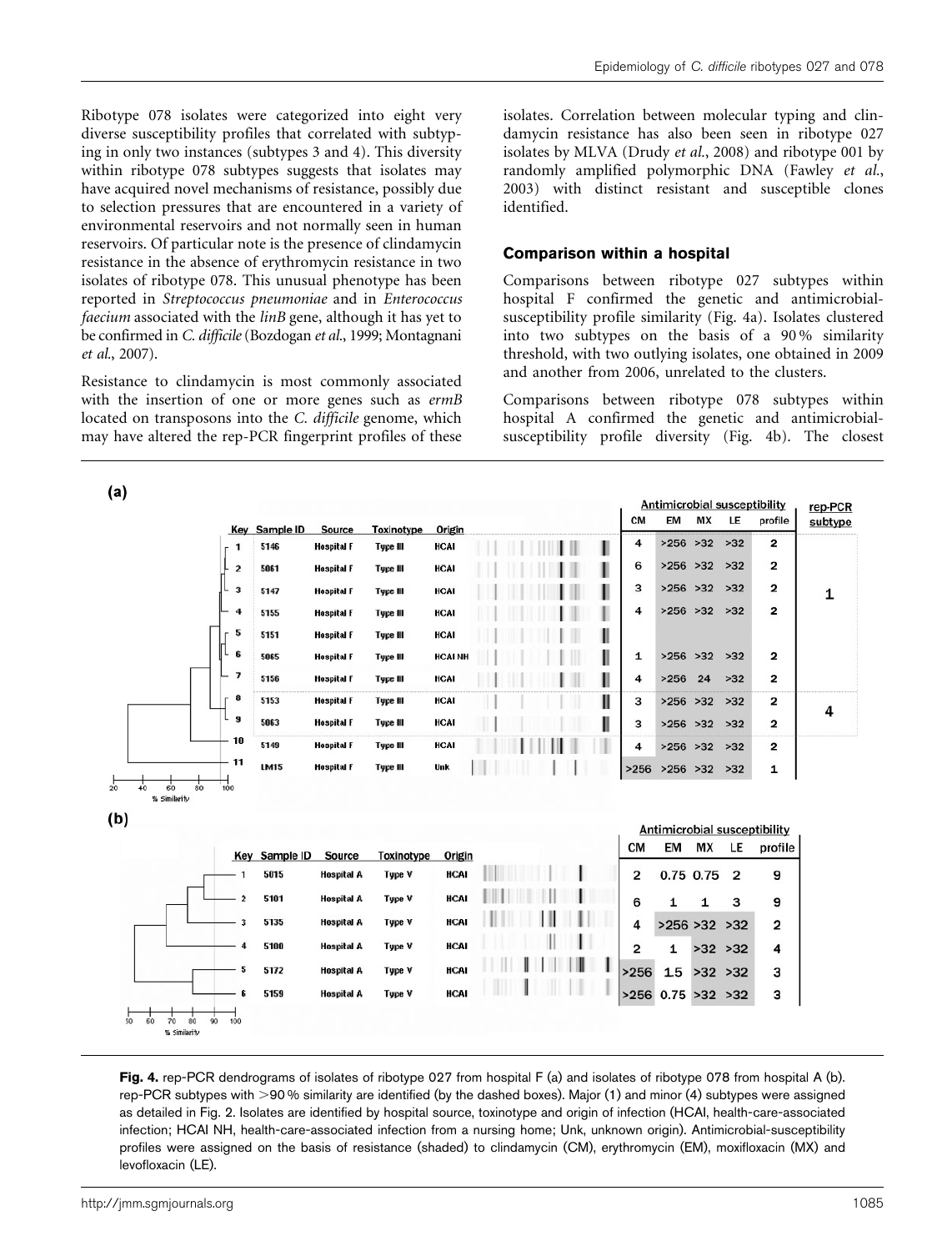<span id="page-8-0"></span>similarity between isolates was 85 %. Two susceptibility profiles were unique to this hospital, characterized by the presence of both fluoroquinolone and  $MLS_B$  resistance, which is unusual in ribotype 078 isolates.

#### Comparison between ribotyped isolates from 2006 and 2009

Members of the major subtype of ribotype 027 isolates analysed from 2006 clustered closely together (subtype 2; [Fig. 2\)](#page-5-0), but were unrelated to the predominant subtype circulating in 2009 (all 027 isolates from 2006 marked with an asterisk in [Fig. 2\)](#page-5-0). Clindamycin resistance was significantly more common in ribotype 027 isolates from 2006 than in the prevalent subtype in 2009 ( $P<0.01$ ), which were predominantly clindamycin susceptible. A shift in the predominant ribotype 027 subtype has occurred, characterized by the loss of clindamycin resistance, and the new susceptible subtype has spread nationwide. Restriction and pre-authorization for use of clindamycin during nosocomial outbreaks of CDI has proven to be an effective measure to promptly limit outbreaks (Climo et al., 1998; Pear et al.[, 1994](#page-9-0)). Implementation of these policies was unlikely, however, to have selected for the recent dominance of the clindamycin-sensitive subtype as clindamycin usage in Ireland is relatively low [0.46 defined daily dose per 100 bed days in 2006 and 0.49 defined daily dose per 100 bed days in 2008 [\(HPSC–HSE, 2008](#page-9-0))]. The most likely cause therefore is the introduction of a clindamycin-resistant strain in 2006 that was initially successful amongst other Irish strains, but was gradually replaced by a sensitive strain without the selection pressure of antibiotics. The prescribing policy in nursing homes, however, may be less restrictive, favouring the emergence of clindamycin-resistant isolates from recent infections that originated in these facilities.

Comparisons between ribotype 078 isolates from 2006 (marked with an asterisk in [Fig. 3\)](#page-6-0) and 2009 identified close relationships between isolates (subtype 1; [Fig. 3\)](#page-6-0) suggesting the persistence of certain subtypes with very little genetic change. Many new subtypes have, however, been introduced since 2006 that are radically diverse both genetically and in their antimicrobial-susceptibility profiles.

#### Conclusion

We investigated the heterogeneity of clinical C. difficile isolates of ribotypes 027 and 078 by a semi-automated DiversiLab rep-PCR method to investigate the epidemiology of these clinically important strains within healthcare facilities. Ribotype 027 isolates were significantly more likely to be closely related to each other than ribotype 078 isolates. Ribotype 078 isolates also exhibited a wider range of antimicrobial-susceptibility profiles, suggesting that ribotype 078 infections may have originated from a variety of non-health-care and environmental sources. A shift in the predominant circulating subtype of ribotype 027 was

identified between 2006 and 2009 from a clindamycinresistant subtype to clindamycin-susceptible subtype similar to PFGE type NAP-1 that is now widespread within Ireland. Preventing the emergence of novel antimicrobial-resistant subtypes, mainly from community and environmental sources, should also be a priority and implemented by employing strict antimicrobial-usage policies in general practice and food production methods.

#### ACKNOWLEDGEMENTS

The research outlined in this paper was funded by the Health Research Board, Ireland, and the Health Protection Surveillance Centre, Dublin, Ireland. We thank the participating infection prevention and control teams, surveillance and microbiology laboratory scientists, Dr E. Kuijper and colleagues in Leiden University Medical Centre, The Netherlands, Dr Jon Brazier and colleagues at the Anaerobe Reference Laboratory, Cardiff, UK, for assistance with ribotyping, and Professor Maja Rupnik and colleagues at the Institute of Public Health Maribor, Maribor, Slovenia, for assistance with toxinotyping.

#### REFERENCES

Bakker, D., Corver, J., Harmanus, C., Goorhuis, A., Keessen, E. C., Fawley, W. N., Wilcox, M. H. & Kuijper, E. J. (2010). Relatedness of human and animal Clostridium difficile PCR ribotype 078 isolates determined on the basis of multilocus variable-number tandemrepeat analysis and tetracycline resistance. J Clin Microbiol 48, 3744– 3749.

Bozdogan, B., Berrezouga, L., Kuo, M. S., Yurek, D. A., Farley, K. A., Stockman, B. J. & Leclercq, R. (1999). A new resistance gene, linB, conferring resistance to lincosamides by nucleotidylation in Enterococcus faecium HM1025. Antimicrob Agents Chemother 43, 925–929.

Brazier, J. S., Raybould, R., Patel, B., Duckworth, G., Pearson, A., Charlett, A., Duerden, B. I. & the HPA Regional Microbiology Network (2008). Distribution and antimicrobial susceptibility patterns of Clostridium difficile PCR ribotypes in English hospitals, 2007–08. Euro Surveill 13, pii:19000.

Burns, K., Morris-Downes, M., Fawley, W. N., Smyth, E., Wilcox, M. H. & Fitzpatrick, F. (2010a). Infection due to C. difficile ribotype 078: first report of cases in the Republic of Ireland. J Hosp Infect 75, 287–291.

Burns, K., Skally, M., Solomon, K., Scott, L., McDermott, S., O'Flanagan, D., Fanning, S., Kyne, L., Fenelon, L. & Fitzpatrick, F. (2010b). Clostridium difficile infection in the Republic of Ireland: results of a 1-month national surveillance and ribotyping project, March 2009. Infect Control Hosp Epidemiol 31, 1085–1087.

Climo, M. W., Israel, D. S., Wong, E. S., Williams, D., Coudron, P. & Markowitz, S. M. (1998). Hospital-wide restriction of clindamycin: effect on the incidence of Clostridium difficile-associated diarrhea and cost. Ann Intern Med 128, 989–995.

CLSI (2007). Methods for Antimicrobial Susceptibility Testing of Anaerobic Bacteria, approved standard, M11–A7. Wayne, PA: Clinical and Laboratory Standards Institute.

Debast, S. B., Van Leengoed, L. A., Goorhuis, A., Harmanus, C., Kuijper, E. J. & Bergwerff, A. A. (2009). Clostridium difficile PCR ribotype 078 toxinotype V found in diarrhoeal pigs identical to isolates from affected humans. Environ Microbiol 11, 505–511.

Drudy, D., Goorhuis, B., Bakker, D., Kyne, L., Van den Berg, R., Fenelon, L., Fanning, S. & Kuijper, E. J. (2008). Clindamycin-resistant